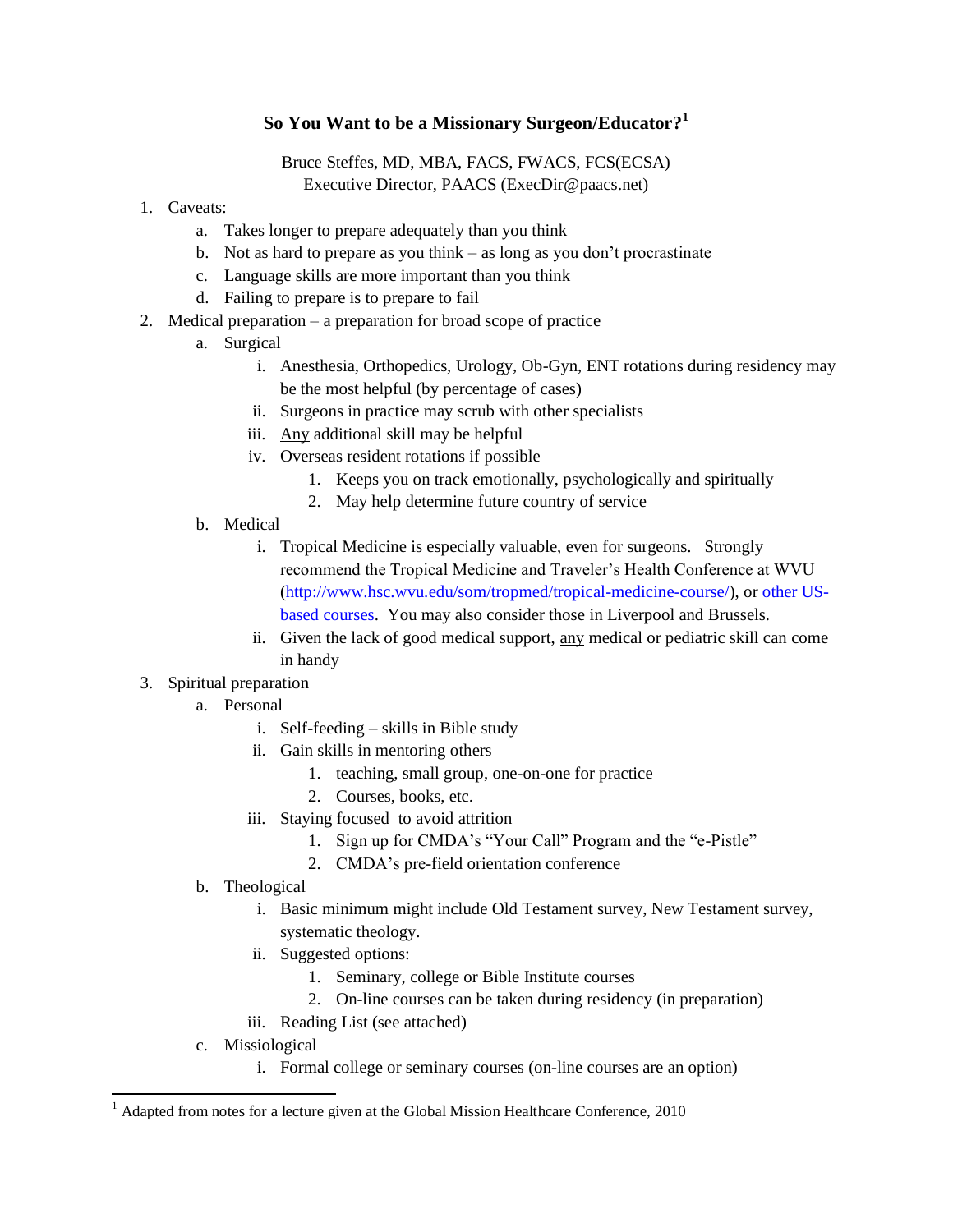- ii. Seminars and conferences
- iii. "Perspectives" course
	- 1. Winter, Ralph, *Perspectives on the World Christian Movement: A Reader (3rd ed.)*, Pasadena: William Carey Library Publishers, 1999, ISBN-13 978-0878082896
- iv. Reading List (see attached)
- d. Relationship with your church
	- i. More vital than you might at first imagine
	- ii. Financial and spiritual support
	- iii. Sending agencies usually require a strong church relationship
	- iv. Denominational issues can be more of an issue than you might expect.
- 4. Cross Cultural
	- a. Experience local cross-cultural experiences or as much overseas experience as you can get.
	- b. Courses
		- i. Your sending agency may have a mandated or recommended course
		- ii. [www.mti.org](http://www.mti.org/) and others
	- c. Reading list (see attached)
- 5. Educational preparation
	- a. ACS "Surgeons as Educators" course [\(www.facs.org/education/sre/saeintro.html\)](http://www.facs.org/education/sre/saeintro.html), ACS Postgraduate course on surgical education at annual meeting, program director training course and similar courses
	- b. Involvement with your own residency committee
	- c. Consider obtaining an academic position within your own institution for  $1 2$  years before heading overseas. This year can be used to achieve your board certification.
	- d. For those of you in practice, PAACS can help set up 1 month long preceptorship at training program
- 6. Other personal skills
	- a. Family
		- i. Unity of shared vision and shared calling
		- ii. Preparation for the family's ministry (outside of your own)
	- b. Language acquisition
		- i. Make it a priority before or shortly after reaching the country
		- ii. Don't let the tyranny of the urgent overcome this strategic acquisition
	- c. Living within your means
		- i. Keep debt down
		- ii. MedSend [\(www.medsend.org\)](http://www.medsend.org/)
- 7. Sub-specialization?
	- a. God can use all your skills, but not all of your skills may be used
	- b. Pursue God-given talents and interests
- 8. Sending agency and support issues
	- a. Selection of a missionary sending agency
		- i. May not have any choice if you wish to serve at a given hospital
		- ii. Issues that might arise: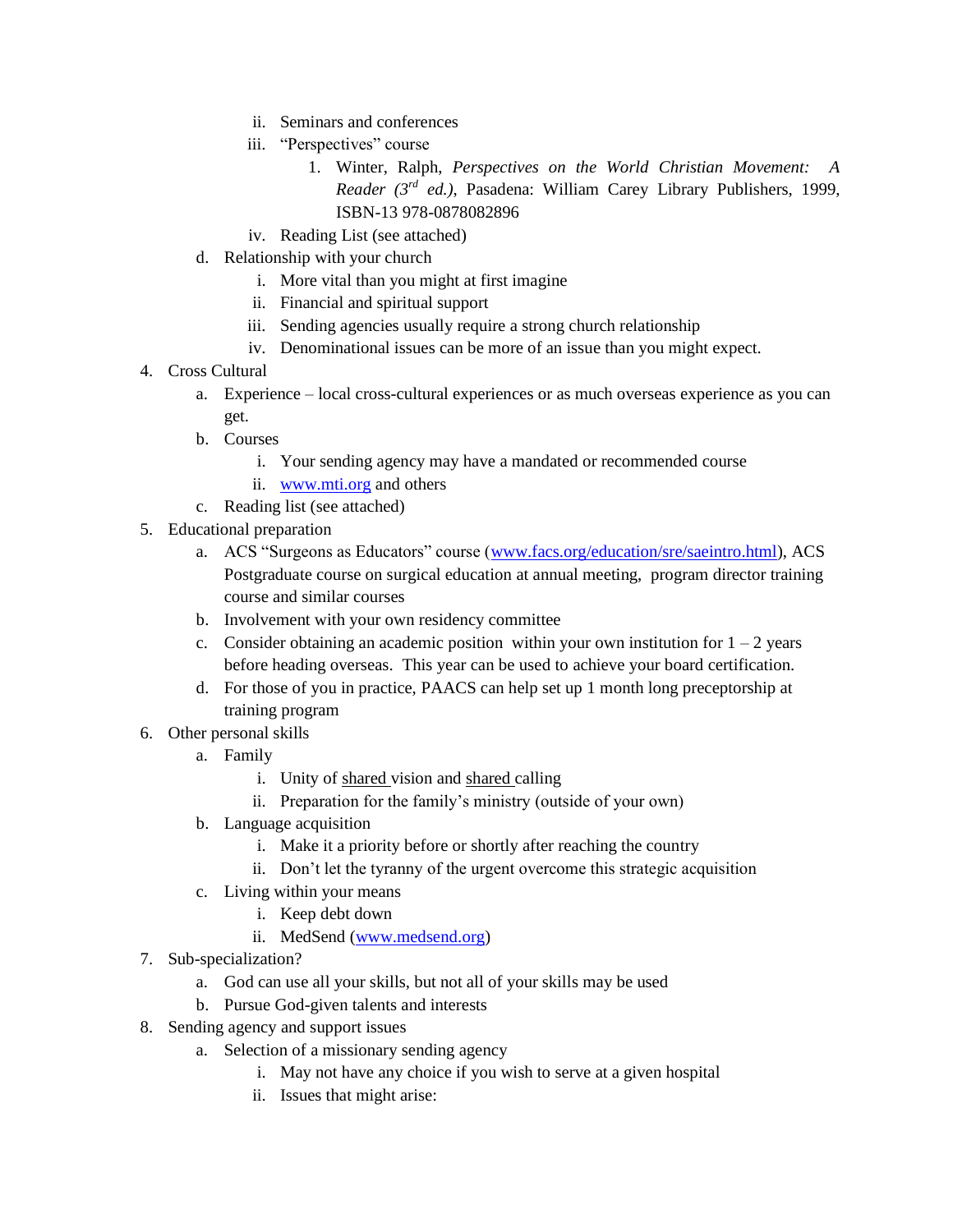- 1. Denomination denominational issues may be much stronger than you expect, especially if you come from a non-denominational background
- 2. Salary from the agency versus raising funds on faith
- 3. Degree of autonomy versus organizational regulations and requirements
- 4. Administrative overhead faith-based missions often take  $7 20\%$  of the funds your raise to support the missionary agency
- iii. Even if going with WMM, talk with sending agencies before getting involved
	- 1. The discussion helps set expectations
	- 2. May be able to fast-track both things by doing simultaneously
	- 3. Can use time under WMM system to develop the donor base
- b. Choices you have:
	- i. Work under the agency which runs the mission hospital
	- ii. Be seconded to the hospital or mission agency by another agency
		- 1. PAACS and WMM recommendations
			- a. Global Outreach International (www. Globaloutreach.org) many PAACS faculty are under this agency
			- b. Go Ye Fellowship [\(www.goyefellowship.org\)](http://www.goyefellowship.org/)
				- i. E-mail: John Dunckel [johnd@goyefellowship.org](mailto:johnd@goyefellowship.org)
		- 2. Many others PAACS will share the questions we used
- c. Raising Support
	- i. Not as hard for physicians as you fear –often six months or less
	- ii. It is a Biblical model
	- iii. Many excellent books and agencies train you

## 9. PAACS

- a. Understand our vision and constraints
	- i. We have a requirement for PD to be
		- 1. Board Certified
		- 2. Experienced in mentoring and Bible teaching
		- 3. Have some experience in surgical education
		- 4. Have taken cross-cultural training
		- 5. Three years of post-residency experience (part of this can be done on the mission field, but not as a Program Director)
	- ii. We have a requirement that:
		- 1. There must be at least two surgeons to function as Program Directors to open a program
		- 2. The hospital to be evangelical with a ministry to the poor
		- 3. The hospital must approximate the hospital standards required by COSECSA and WACS
		- 4. The hospital to have adequate lodging, conference and educational support facilities
	- iii. Philosophically, we have a need to strengthen our present programs to the new minimums before opening new programs. Setting up a new program requires a commitment by two surgeons with an intention to spend a career.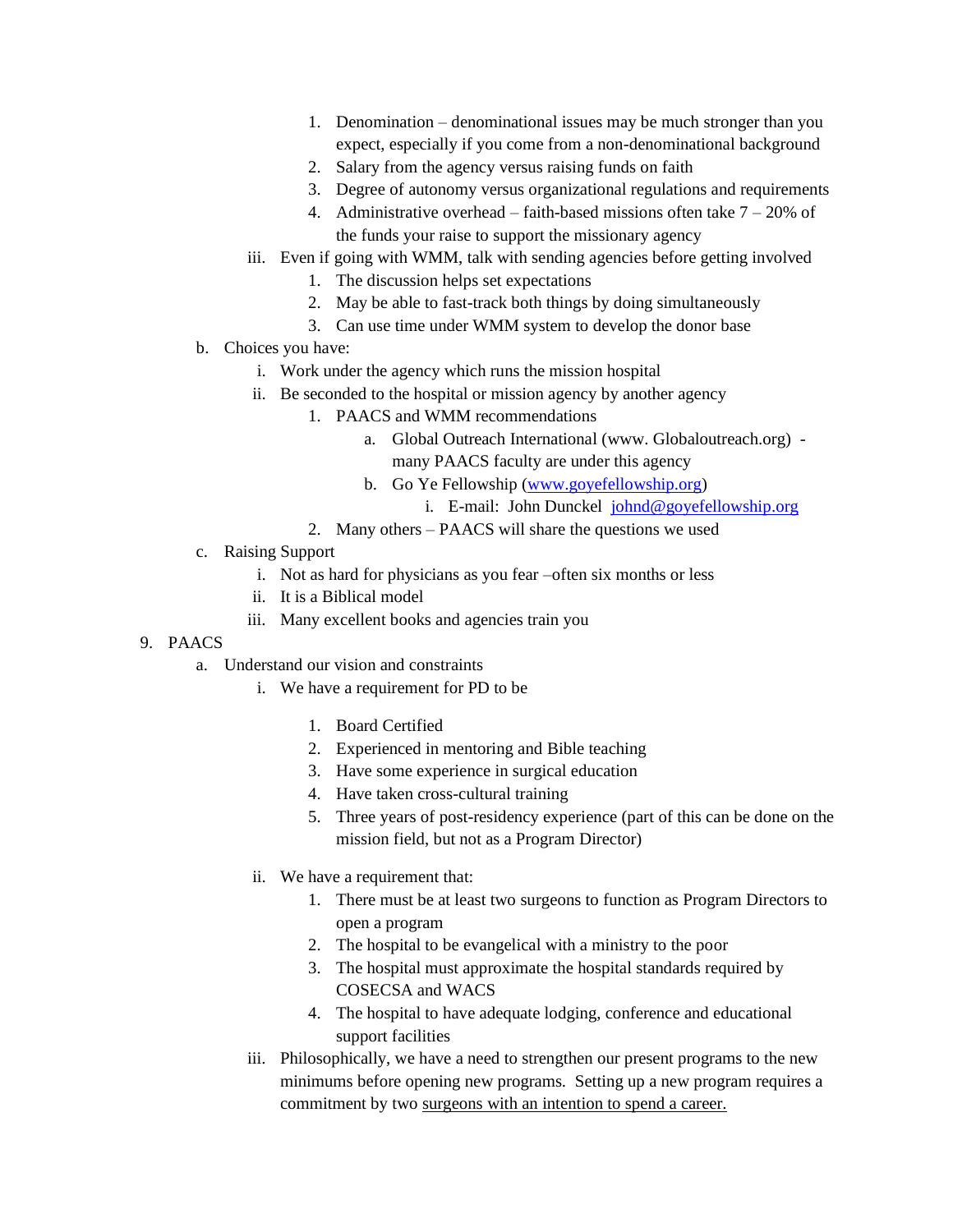b. Start getting involved two years ahead of time

## Bibliography<sup>2</sup>

### *Missions & Mission Philosophy:*

 $\overline{a}$ 

- Adolph, Harold. *Today's Decisions, Tomorrow's Destiny.* Spooner, WI: White Birch Printing, 2006; ISBN 0-9677059-0-8
- Blue, Ron. *Evangelism and Missions: Strategies for Outreach in the 21st Century*. Nashville: Word, 2001, ISBN 0-8499-1443-4
- Blackaby, Henry T. and Claude V. King. *Experiencing God: Knowing and Doing the Will of God*. Nashville: Lifeway Press, 1990, ISBN 0-8054-9954-7
- \*Bonhoeffer, Dietrich. *The Cost of Discipleship.* New York City: Touchstone, 1959, ISBN 0-684-81500- 1
- Bonk, Jonathan. *Missions and Money*. Maryknoll: Orbis Books, 2006, ISBN 978-1-57075-650-4
- \*Bonk, Jonathan J. *Missions and Money: Affluence as a Missionary Problem Revisited – Revised and Expanded,* Orbis Books (Maryknoll, NY) 2007 ISBN 1-57075-650-3
- Borthwick, Paul. *How to Be a World Class Christian.* Waynesboro, GA: OM Literature, 2000, ISBN 1- 884543-22-7
- Bosch, David J. *Transforming Mission: Paradigm Shifts in Theology of Mission.* Maryknoll, MD: Orbis Books, 1991, ISBN 0-88344-719-3
- Cuthbert, Melbourne, J. Lockerbie. *Missions in the Local Church* 2<sup>nd</sup> edition. Harrisburg: ABWE Publishing, 1998, ISBN 1-888796-06-5
- Fielding,Charles *Preach and Heal: A Biblical Model for Mission*, International Mission Board, 2008, ISBN 978-0-9767645-6-4
- Fikkert, Brian, S. Corbett, J. Perkins "When Helping Hurts: Alleviating Poverty Without Hurting the Poor…And Ourselves", Moody (Chicago), 2009, ISBN-13: 978-0802457059
- Gaukroger, Stephen. *Your Mission, Should You Accept It…An Introduction for World Christians*. Downers Grove, IL: InterVarsity Press, 1996, ISBN 0-8308-1366-7
- Goldsmith, Elizabeth. *Getting There from Here: How to Find Your Place in God's Global Picture*. Carlisle, UK: OM Publishing, 1995, ISBN 1-85078-230-X
- Hoke, Steve, Bill Taylor. *Send Me! Your Journey to the Nations*. World Evangelical Fellowship, 1999, ISBN 0-87808-294-8
- Howard, David. *Missions Alive: Experiential Games for Youth*. World Changers Resources (PO Box 830010, Birmingham, Alabama), 1993, ISBN 1-56309-071-6
- Johnstone, Patrick. *The Church is Bigger than You Think*. Ross-shire, GB: Christian Focus Publications, 1998, ISBN 1-85792-269-7
- Johnstone, Patrick. *Operation World – The Day-to-Day Guide to Praying for the World*. Grand Rapids: Zondervan, 1993 ISBN 0310400317
- \*Johnstone, Patrick. *Operation World, 21st Century Edition: When We pray, God works*. Paternoster Publishing, 2001, ISBN 1850783578
- Miller, Darrow. *Discipling Nations: The Power of Truth to Transform Cultures*. Seattle: YWAM Publishing, ISBN 1-57658-015-6
- Olson, C. Gordon. *What in the World is God Doing: The Essentials of Global Missions – An Introductory*  Guide, 5<sup>th</sup> ed. Cedar Knolls, NJ: Global Gospel Publishers, ISBN 096248505-5

<sup>&</sup>lt;sup>2</sup> Adapted from Steffes "Medical Missions: Get Ready, Get Set, GO!" and "Your Mission: Get Ready, Get Set, GO!" available from [www.s3ministries.com](http://www.s3ministries.com/)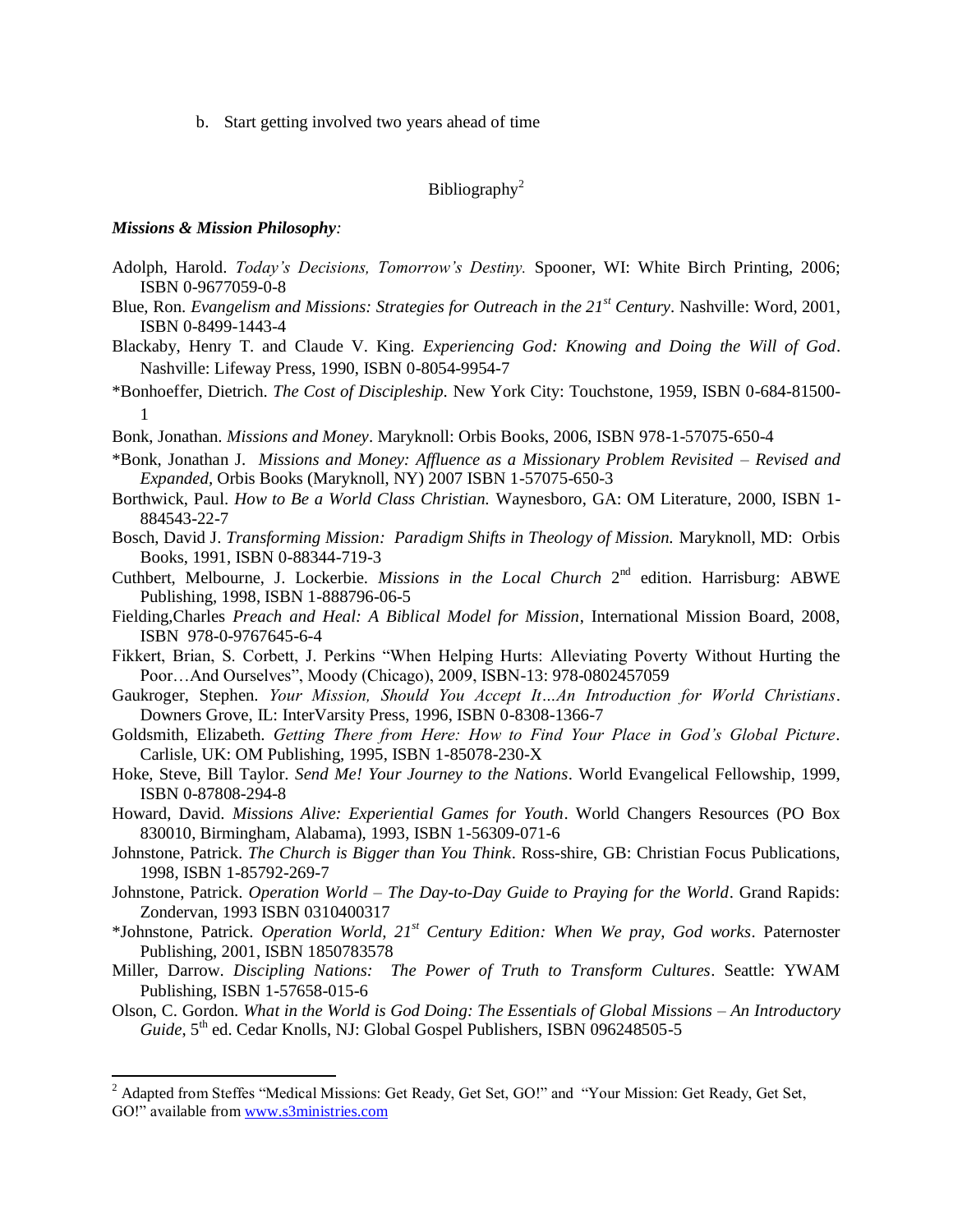- Pippert, Rebecca. *Out of the Salt Shaker and into the World*. Downer's Grove, IL: InterVarsity Press, 1999, ISBN 0-8308-2220-8
- \**Let the Nations be Glad! The Supremacy of God in Missions*. Grand Rapids: Baker, 1993, ISBN 0- 8010-7124-0
- Reapsome, Jim, and John Hirst. *Innovation in Mission*. Authentic, 2007, ISBN-13 978-1932805765
- Rowell, John, *To Give or Not to Give? Rethinking Dependency, Restoring Generosity and Redefining Sustainability,* Tyrone, GA: Authentic, 2006, ISBN 978-1-932805-86-4
- \*Romanowski, Michael H and T. McCarthy, *Teaching in a Distant Classroom: Crossing Borders for Global Transformation.* Intervarsity Press (Downers Grove), 2009, ISBN 978-0-8308-3746-4
- Saint, Steve. *The Great Omission: Fulfilling Christ's Commission Completely.* Seattle: YWAM Publishing, 2001, ISBN 1-57658-216-7
- Schwartz, Glenn "When Charity Destroys Dignity: Overcoming Unhealthy Dependency in the Christian Movement" Authorhouse, 2007 ISBN 978-1425993917
- Stevens, David. *Beyond Medicine: What Else You Need to Know to be a Healthcare Missionary"* Christian Medical & Dental Associations, 2012, ISBN 978-0-9706631-9-1
- Telford, Tom. *Missions in the 21st Century*. Wheaton, IL: Harold Shaw Publishers, 1998, ISBN 0-87788- 578-8
- Tucker, Ruth. *From Jerusalem to Irian Jaya*. Grand Rapids: Academic Books (Zondervan,), 1983, ISBN 0-310-4593-1
- \*Winter, Ralph, *Perspectives on the World Christian Movement: A Reader (3rd ed.)*, Pasadena: William Carey Library Publishers, 1999, ISBN-13 978-0878082896

#### *Culture shock, living abroad and coming home, cross-cultural experiences:*

- Adams, John W. *U.S. Expatriate Handbook: Guide to Living & Working Abroad.* Morgantown: West Virginia University College of Business and Economics, 1998, ISBN 0-9663171-0-6
- Adeney, Bernard. *Strange Virtues: Ethics in a Multicultural World*. Downers Grove, IL: InterVarsity Press, 1995, ISBN 0-8308-1855-3
- Austin, Clyde, ed. *Cross-Cultural Reentry: A Book of Readings.* Abilene: ACU Press , 1986, ISBN 0- 9515547-74-0
- …*Culture Shock! [Country name]*. This is a series of books about culture shock in dozens of countries. The series is published by Graphic Arts Center Publishing Company [\(www.gacpc.com\)](http://www.gacpc.com/) and each title is available through Amazon.com or other bookstores. Graphic Arts Center Publishing Company
- Chinn, Lisa E. *Reentry Guide for Short-term Mission Leaders*. Orlando: Deeper Roots Publications, 2000<sup>3</sup>
- Dinkins, Larry. *Help! My Halo's Slipping*. Singapore: Overseas Missionary Fellowship, 1990, ISBN 9971-972-96-4
- \*Elmer, Duane. *Cross Cultural Conflict: Building Relationships for Effective Ministry*. Downers Grove, IL: InterVarsity Press, 1993, ISBN 0-8308-1657-7
- Elmer, Duane. *Cross Cultural Connections: Stepping Out and Fitting In Around the World.* Downers Grove, IL: InterVarsity Press, 2002, ISBN 0-8308-2309-3
- Elmer, Duane. *Cross-Cultural Servanthood: Serving the World in Christlike Humility.* InterVarsity Press (Downer's Grove), 2006, ISBN 978-0-8308-3378-8
- Fountain, Daniel (ed.) *Let's Build Our Lives*, Brunswick, GA: MAP International, 1990
- Galanti, Geri-Ann., *Caring for Patients from Different Cultures*, 3<sup>rd</sup> ed. Philadelphia: University of Pennsylvania Press, 2004, ISBN 0-8122-1857-4
- Gallagher, Neil. *Don't Go Overseas until You've Read this Book*. Minneapolis: Bethany Fellowship, 1977, ISBN 0-87123-105-0

 $\overline{a}$ 

<sup>&</sup>lt;sup>3</sup> Deeper Roots Publication, [www.DeeperRoots.com](http://www.deeperroots.com/)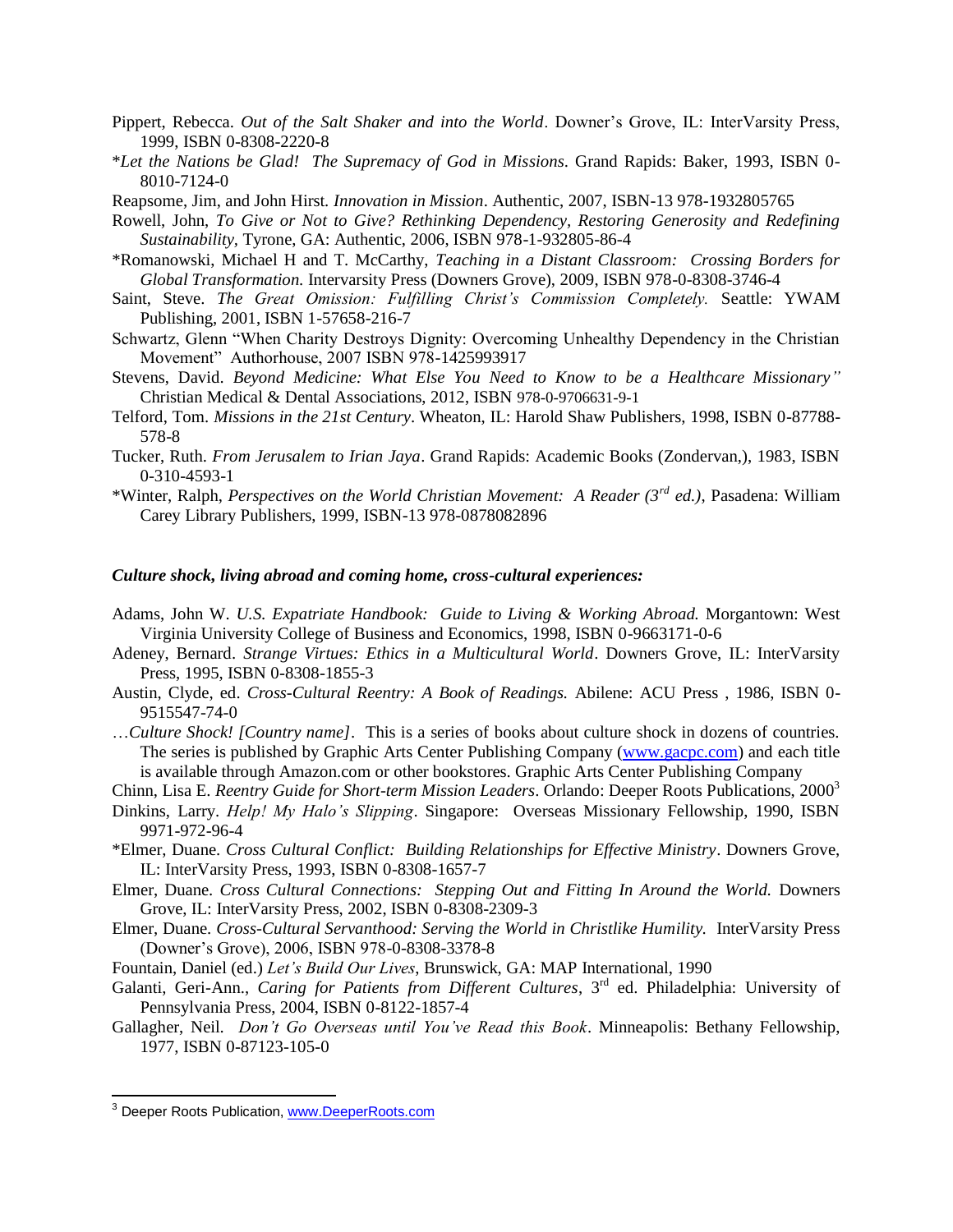- Glenny, W. Edward, William Smallman (eds.) *Missions in a New Millennium: Change and Challenges in World Missions*, Grand Rapids, MI: Kregel Publications, 2000, ISBN 0-8254-2698-7 4
- Gordon, Alma Daughtery. *Don't Pig Out on Junk Food: The MK's Guide to Survival in the U.S.* Wheaton, IL: Evangelical Missions Information Service, 1993, ISBN 9617751-1-4<sup>5</sup>
- Gropper, Rena. *Culture and the Clinical Encounter: An Intercultural Sensitizer for the Health Professions.* Yarmouth, ME: Intercultural Press, 1996, ISBN 1-877864-43-9
- \*Jordan, Peter. *Re-Entry: Making the Transition from Missions to Life at Home*. Seattle: YWAM Publishing, 1992, ISBN 0-927545-40-3
- Kalb, Rosalind and Penelope Welch, *Moving Your Family Overseas*.Yarmouth, ME: Intercultural Press, 1992, ISBN 1-877864-14-5
- Kohls, L. Robert. *Survival Kit for Overseas Living, 3rd edition.* Yarmouth, ME: Intercultural Press, Inc., 1996, ISBN 1-877864-38-2
- Knell, Marion. *Families on the Move: Growing Up Overseas and Loving It. Grand Rapids: Monarch* Books, 2001, ISBN 0-8254-6018-2
- Lanier, Sarah. *Foreign to Familiar: A Guide to Understanding Hot- and Cold-Climate Cultures*. Hagerstown, MD: McDougal Publishing, 2000, ISBN 1-58158-022-3
- Lederleitner, Mary T, D. Elmer, "Cross-cultural Partnerships: Navigating the Complexities of Money and Mission" Intervarsity Press (Downers Grove), 2010 ISBN-13 978-0830837472
- Lingenfelter, Judith and S.G. Lingenfelter, *Teaching Cross-Culturally: An Incarnational Model for Learning and Teaching,* Baker Academic (Grand Rapids), 2003, ISBN 978-0-8010-2620-1
- \*Lingenfelter, Sherwood. *Leading Cross-Culturally: Covenant Relationships for Effective Christian Leadership*, Baker Academic (Grand Rapids), 2008, ISBN978-0-8010-3605-7
- Lingenfelter, Sherwood and M. K. Mayers, *Ministering Cross-Culturally: An Incarnational Model for Personal Relationships, 2nd ed.,* Baker Academic (Grand Rapids), 2009, ISBN 0-8010-2647-8
- Lisech, Howard and Bonnie Lisech. *Fishers of Men: Reentry Guide (14 day Bible Study Guide)*. Orlando; Deeper Roots Publications, 1997, ISBN 1-930547-12-9<sup>1</sup>
- \*Maranz, David. *African Friends and Money Matters: Observations from Africa*. Dallas: SIL International, 2001, ISBN 1-55671-117-4. <sup>6</sup>
- Moreau, A. Scott, G. Corwin, and G. McGee. *Introducing World Missions: A Biblical, Historical and Practical Survey.* Baker Academic, 2004. ISBN-13 978-0801026485
- Morrison, Teri, W.A. Conaway, and GA Borden. *Kiss, Bow or Shake Hands*. Avon, MA: Adams Media Corporation, 1994, ISBN 1-55850-444-3
- Pascoe, Robin. *Culture Shock! A Parent's Guide*. Vancouver: Expatriate Press, 1999, ISBN 1-55868-425- 5 7
- Pascoe, Robin. *Culture Shock! A Wife's Guide*, Vancouver: Expatriate Press, 2002, ISBN 1-55868-646-0 6
- Pascoe, Robin. *Homeward Bound: A Spouse's Guide to Repatriation*. Vancouver: Expatriate Press, 2000, ISBN 0-9686760-0-6
- Piet-Pelon, Nancy J, and Barbara Hornby. *Women's Guide to Overseas Living 2nd Ed*. Yarmouth, ME: Intercultural Press, Inc., 1992, ISBN 1-877864-05-6
- \*Pirolo, Neal. *The Reentry Team: Caring for Your Returning Missionaries*. San Diego, CA: Emmaus Road International, 2000, ISBN 1-880185-07-5
- Purnell, Larry and BJ Paulanka. *Transcultural Health Care: A Culturally Competent Approach, 2nd ed.* Book and CD-ROM, Philadelphia: F.A. Davis, Co., 2003, ISBN 0-8036-1057-2<sup>8</sup>
- Rapaille, Clotaire. *The Culture Code.* New York: Broadway Books, 2006, ISBN-13 978-0-7679-2056-8

<sup>&</sup>lt;sup>4</sup> Kregel Publications, Web Site[: www.kregel.com](http://www.kregel.com/)<br><sup>5</sup> Expansivel Missions Information Cantice (EMIS

<sup>&</sup>lt;sup>5</sup> Evangelical Missions Information Service (EMIS),<http://www.emisdirect.com/store>

<sup>&</sup>lt;sup>6</sup> Obtainable from International Academic Bookstore, SIL International, URL [www.sil.org](http://www.sil.org/) E-mail: [academic\\_books@sil.org](mailto:academic_books@sil.org)<br>7. Avgileble.from Expetrict

Available from Expatriate Press, Ltd.[, http://www.expatexpert.com/](http://www.expatexpert.com/) 

<sup>&</sup>lt;sup>8</sup> Book and CD covers people from 27 distinct heritages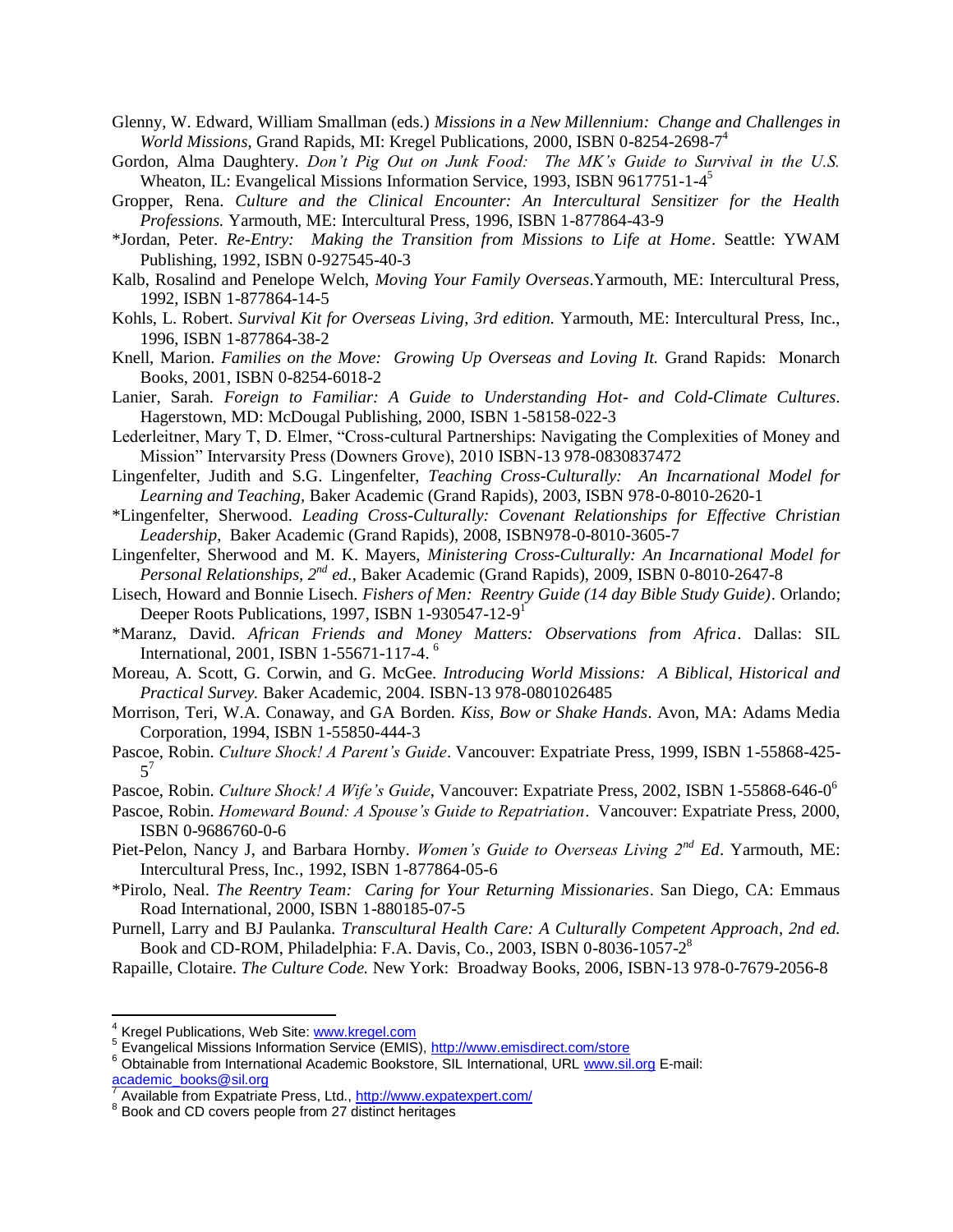- Savage, Peter. *The Safe Travel Book: A Guide for the International Traveler*. Lexington, MA: Lexington Books, 1988, ISBN 0-669-17380-0
- Sills, M. David. *The Missionary Call: Find Your Place in God's Plan for the World*. Chicago: Moody Publishers, 2008, ISBN-13 978-0802450289
- Smith, Carolyn (ed.) *Strangers at Home: Essays on the Effects of Living Overseas and Coming "Home" to a Strange Land.* Bayside, NY: Aletheia Publications, 1996, ISBN 0-9639260-4-7
- \*Storti, Craig. *The Art of Crossing Cultures*. Yarmouth, ME: Intercultural Press, 1990, ISBN 0-933662-  $85 - 8^9$
- Storti, Craig. *The Art of Coming Home*. Yarmouth, ME: Intercultural Press, 2001, ISBN: 1-85788-297-0
- Ward, Ted, *Living Overseas: A Book of Preparations*, New York: The Free Press, 1984, ISBN 0-02- 933940-5

### *Raising Support:*

- \*Barnett, Betty. *Friend Raising: Building a Missionary Support Team That Lasts, Revised ed.* Seattle: YWAM Publishing, 2003, ISBN: 1576582833
- Bromley, Dana and J. Allum. "Fund Raising Idea Packet: Personal and Group Short-Term Mission Fund Raising". Available from STEM Ministries (2005), Minneapolis, [www.stemintl.org/publications/order](http://www.stemintl.org/publications/order)
- \*Dillon, William P. *People Raising: A Practical Guide to Raising Support*. Chicago: Moody Press, 1993, ISBN 0-8024-6447-5
- Morton, Scott. *Funding Your Ministry: Whether You're Gifted or Not.* Colorado Springs: Dawsonmedia, 1999, ISBN 0-9672480-0-0. See also [www.dawsonmedia.com](http://www.dawsonmedia.com/) . 4 video series "Raising Personal Support" with an 85 page workbook, a 3 video series "Fund Your Ministry!" and the paperback *Funding Your Ministry*
- Nouwen, Henri J. M. "The Spirituality of Fund-Raising". Booklet available from Henri Nouwen Society via the website [www.HenriNouwen.org,](http://www.henrinouwen.org/) 2004, ISBN 0-8358-9823-7
- Sommer, Pete. *Getting Sent: A Relational Approach to Support Raising*. Downers Grove, IL: Inter-Varsity, 1999 ISBN 0830822186

#### *Missionary Support:*

- Foyle, Marjory. *Overcoming Missionary Stress*. Wheaton: Evangelical Missions Information Service, 1987, ISBN 0-9617751-0-6
- \*Hale, Thomas. *On Being a Missionary*. Pasadena: William Carey Library, 1995, ISBN 0-87808-255-7 \*Pirolo, Neal*. Serving as Senders*. San Diego: Emmaus Road International, 1991, ISBN 1-880185-00-8
- \*Taylor, William (ed.) *Too Valuable to Lose: Exploring the Causes and Cures of Missionary Attrition*. Pasadena: William Carey Library, 1997, ISBN 0-87808-277-8

#### *For Wives, Children and Family*

- Briscoe, Jill. *Renewal on the Run: Embracing the Privileges and Expectations of a Ministry Wife*. New Hope Publishers, 2005, ISBN 1563098490
- Eenigenburg, Sue. *Screams in the Desert: Hope and Humor for Women in Cross-Cultural Ministry*. Pasadena: William Carey Library, 2007, ISBN 978-0-87808-517-0
- Hawkins, Susie. *From One Ministry Wife to Another: Honest Conversations about Ministry Connections.*  Chicago: Moody Publishers, 2009, ISBN 0802460305

<sup>&</sup>lt;u>。</u><br><sup>9</sup> Available from Intercultural Press, <u>www.interculturalpress.com</u>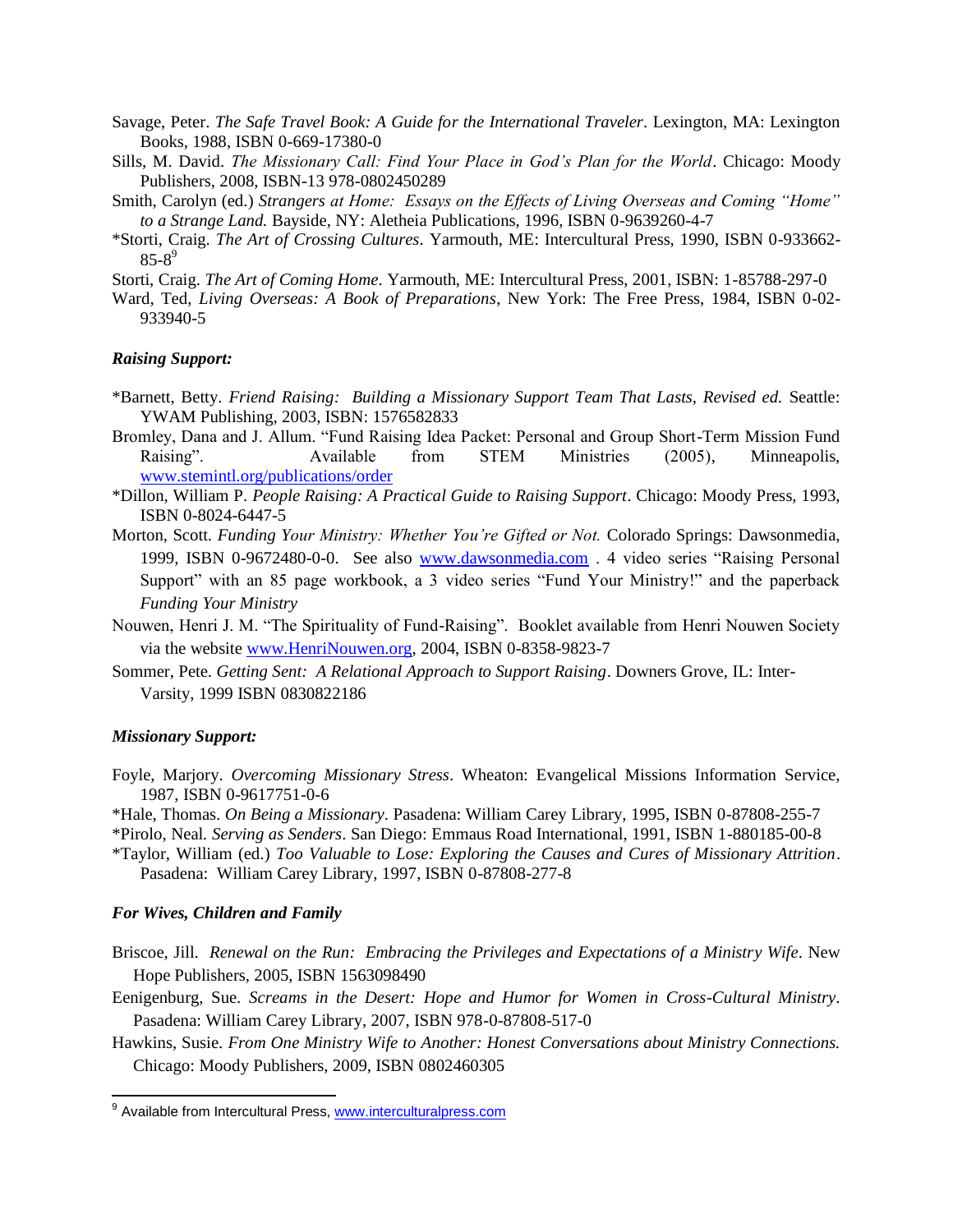- Hoekstra, Elizabeth. *Keeping Your Family Close When Frequent Travel Pulls You Apart.* Wheaton, IL: Crossway Books, 1998, ISBN 0-89107-975-0
- Hughes, Barbara *Devotions for Ministry Wives: Encouragement from Those Who've Been There* Grand Rapids: Zondervan, 2002, ISBN: 0310236320
- Kalb, Rosalind and Penelope Welch. *Moving Your Family Overseas*. Yarmouth, ME: Intercultural Press, 1992, ISBN 1-877864-14-5
- Keener, Craig. *Paul, Women and Wives: Marriage and Women's Ministry in the Letters of Paul*. Hendrickson Publishers, 1992, ISBN 0943575966
- Piet-Pelon, Nancy J, and Barbara Hornby *Women's Guide to Overseas Living, 2nd Ed*. Yarmouth, ME: Intercultural Press, Inc., 1992, ISBN 1-877864-05-6
- \*Pollock, David, R.E. VanReken. *The Third Culture Kid Experience: Growing Up among Worlds*. Yarmouth, ME: InterCultural Press, 1999, ISBN 1-877864-72-2
- Rivoli, Shelley. *Travels with Baby: The Ultimate Guide for Planning Trips with Babies, Toddlers and Preschool-Age Children.* Travels with Baby Books, 2007, ISBN-10: 0615159257
- Savageau, Cheryl, Diane Stortz. *Parent of Missionaries: How to Thrive and Stay Connected When Your Children and Grandchildren Serve Cross-Culturally*. Colorado Springs (Authentic), 2008, ISBN 978- 1-934068-39-7
- Williams, Joyce. *She Can't Even Play the Piano: Insights for Ministry Wives.* Beacon Hill Press, 2005, ISBN: 0834122006
- Williams, Joyce. *Quiet Moments for Ministry Wives: Scriptures, Meditations and Prayers*. Beacon Hill Press, 2006, ISBN: 0834122618

Additional books from CMDA Medical Mission Centre Reading List

## • Charles Kraft

 o *Christianity and Culture o Communicating Jesus' Way o Anthropology for Christian Witness o Communication Theory for Christian Witness* • Marguerite Kraft o *Worldview and the Communication of the Gospel* • Paul Hebert *o Transforming Worldviews o Anthropological Insights for Missionaries o Anthropological Reflections on Musicological Issues o Cultural Anthropology* • Sherwood Lingenfelter o *Agents of Transformation*  • Marvin Mayers o *Christianity Confronts Culture o Ministering Cross-culturally* • J.T. Seamands o *Tell It Well* • David Hesselgrave o *Communicating Christ Cross-culturally o Paradigms in Conflict o Contextualization*

Missions General